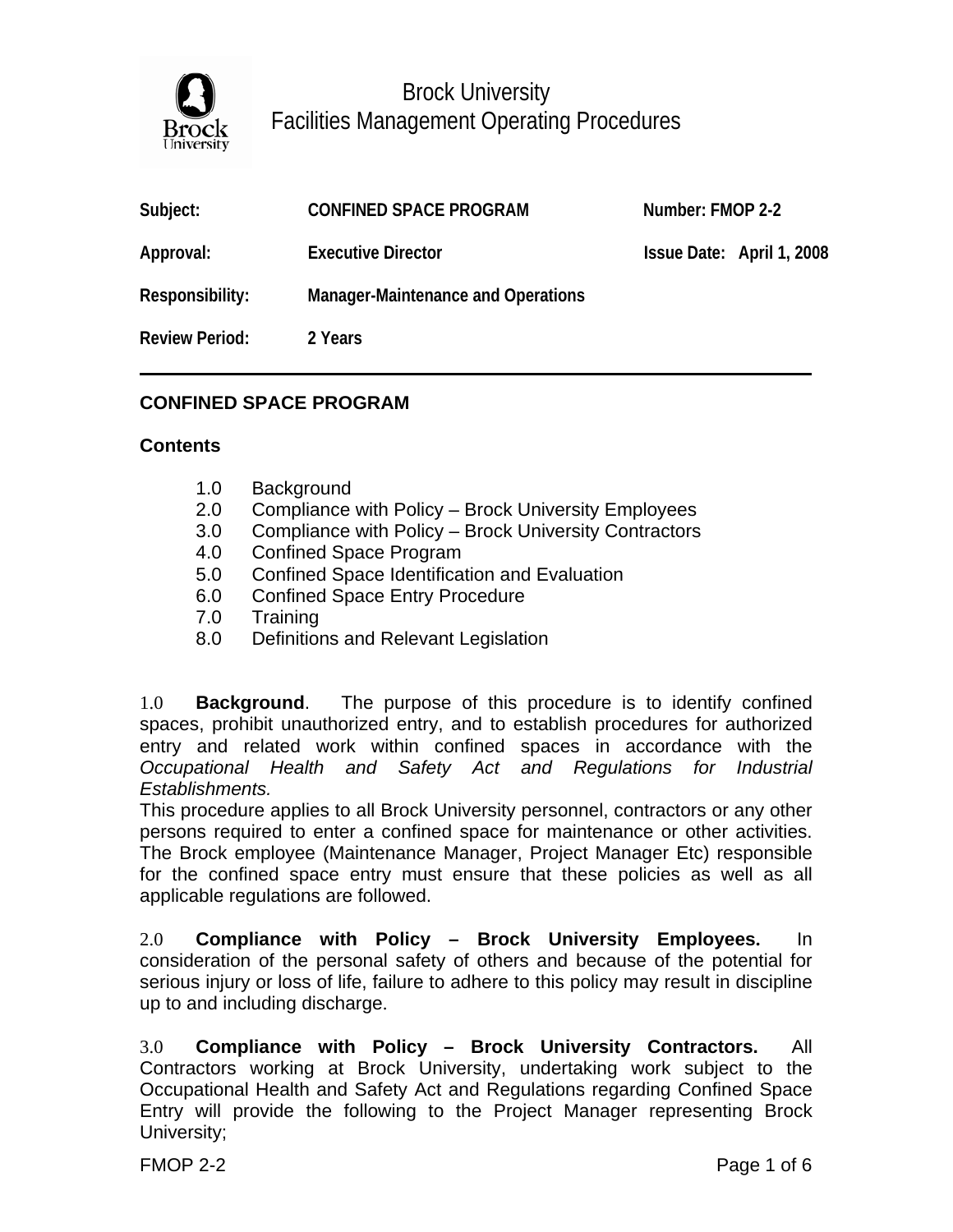

- 3.0.1 A copy of their company's Confined Space Program.
- 3.0.2 Evidence that the Contractor's staff has been trained with respect to Confined Space identification, entry and rescue.
- 3.0.3 The Contractor will follow Brock University's Confined Space Entry Program with respect to entry plans, Confined Space Entry Permit *ANNEX B*, and Coordinating Document – Confined Space Entry Document *ANNEX C*.

4.0 **Confined Space Program.** In accordance with O.Reg. 632/05, Regulation for Confined Spaces**,** Brock University must develop and maintain a Confined Space Program which provides for the following;

- 4.0.1 A method of recognizing confined spaces.
- 4.0.2 A method for recognizing hazards to which workers may be exposed.
- 4.0.3 A method for developing confined space entry plans.
- 4.0.4 A method for general training of workers.
- 4.0.5 An entry permit system.

5.0 **Confined Space Identification and Evaluation.** It is important that each space be evaluated and a hazard assessment be performed to determine whether a space meets the criteria to be deemed a confined space (see definition Section 8). An inventory of confined spaces located within all of the Brock Campuses can be found in A*NNEX A*. The inventory is current as of March 2008. As new buildings are added the same identification of confined space methodologies must be used and any new spaces added to the inventory. All of the confined spaces identified have been divided into four Confined Space Entry Plans;

- 5.0.1 Manholes, Sump Pits, Grease Traps, Valve Chambers and Pond Pump Room *ANNEX D*
- 5.0.2 Pipe Chase, and Crawlspace *ANNEX E*
- 5.0.3 Filter Tanks *ANNEX F*
- 5.0.4 Tanks and Boilers *ANNEX G*

6.0 **Confined Space Entry Procedure.** Prior to entry into a confined space the following must be completed;

- 6.0.1 The relevant entry plan must be prepared by the supervisor in charge of the work to be done and reviewed by all affected workers.
- 6.0.2 Entry personnel, attendants and rescue team members must have received confined space training and be totally familiar with the relevant entry plan for the work to be performed.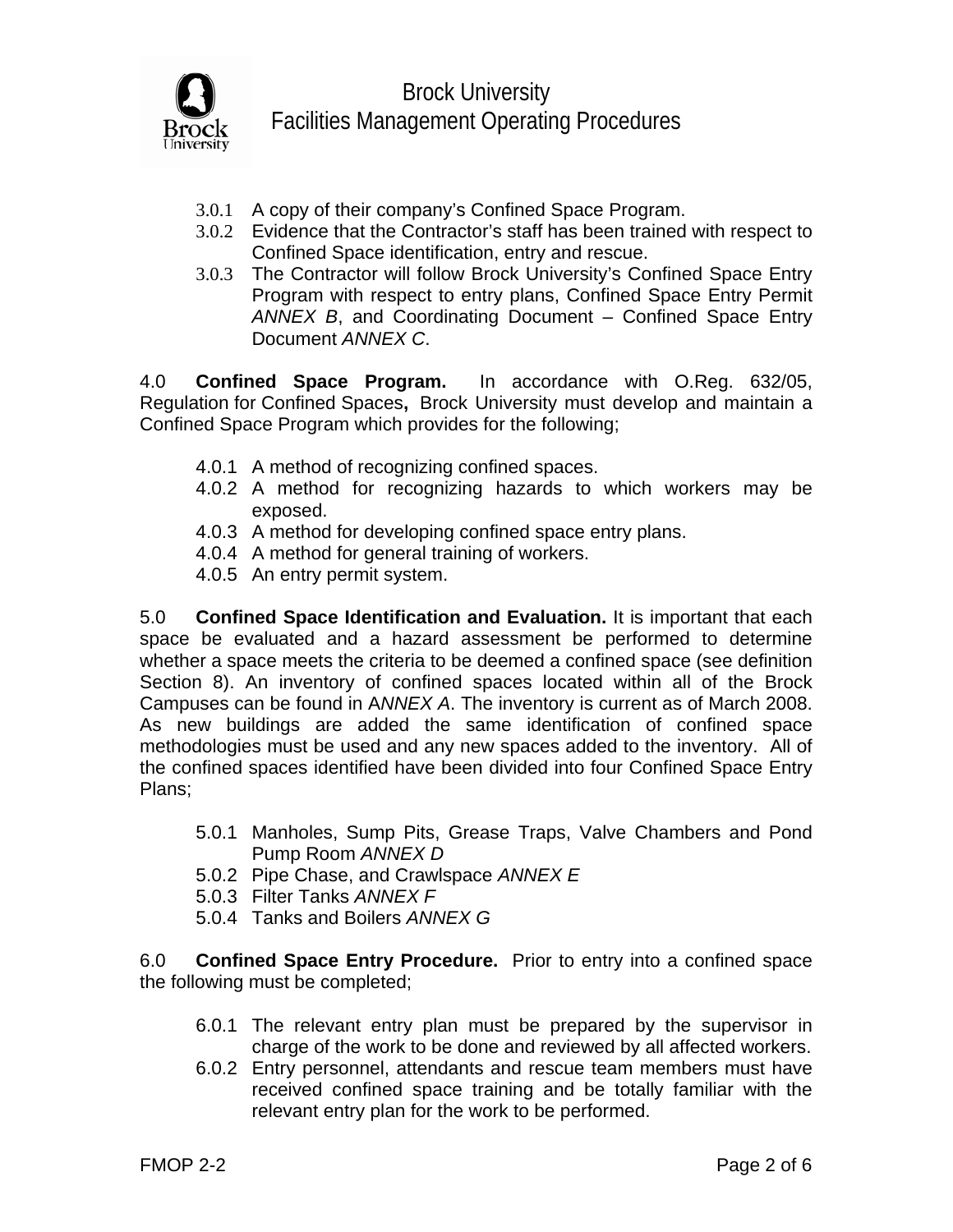

- 6.0.3 All hazards associated with the confined space must be identified (including hazards that may be generated by work to be performed in the confined space) and recorded on the entry permit.
- 6.0.4 Rescue equipment must be on site, tested and capable of use as per design.
- 6.0.5 All Rescue Team members must be trained in Confined Space Rescue and in the use of the relevant rescue equipment.
- 6.0.6 The atmosphere inside the confined space must be tested for hazardous conditions by properly calibrated instruments and entered on the entry permit.

Each confined space is considered separately with a specific confined space entry plan applicable to the space where work is to be undertaken. It is the responsibility of the supervisor of the specific work to prepare the Brock University Confined Space Entry Plan *ANNEX J***,** which should include the following elements;

- a. Work to be performed
- b. Hazard assessment
- c. Written plan
- d. Plan-specific training (if applicable)
- e. Entry permits
- f. Written on-site rescue procedures and equipment
- g. Isolation of energy and control of materials movement
- h. Attendants
- i. Entering and exiting
- j. Unauthorized entry
- k. Atmospheric testing
- l. Explosive and flammable substances
- m. Ventilation and purging of atmospheric hazards.

**NOTE:** Brock University personnel will not be employed to perform work in a confined space that cannot be rendered safe to enter without wearing proper respiratory protection. All work in these areas will be contracted out to qualified contractors who can demonstrate a confined space entry plan acceptable to the University.

**Hazard assessments** are required to ensure all potential hazards are identified and means of dealing with the hazard are determined and communicated to all parties. The hazard assessment should review the following *ANNEX I*: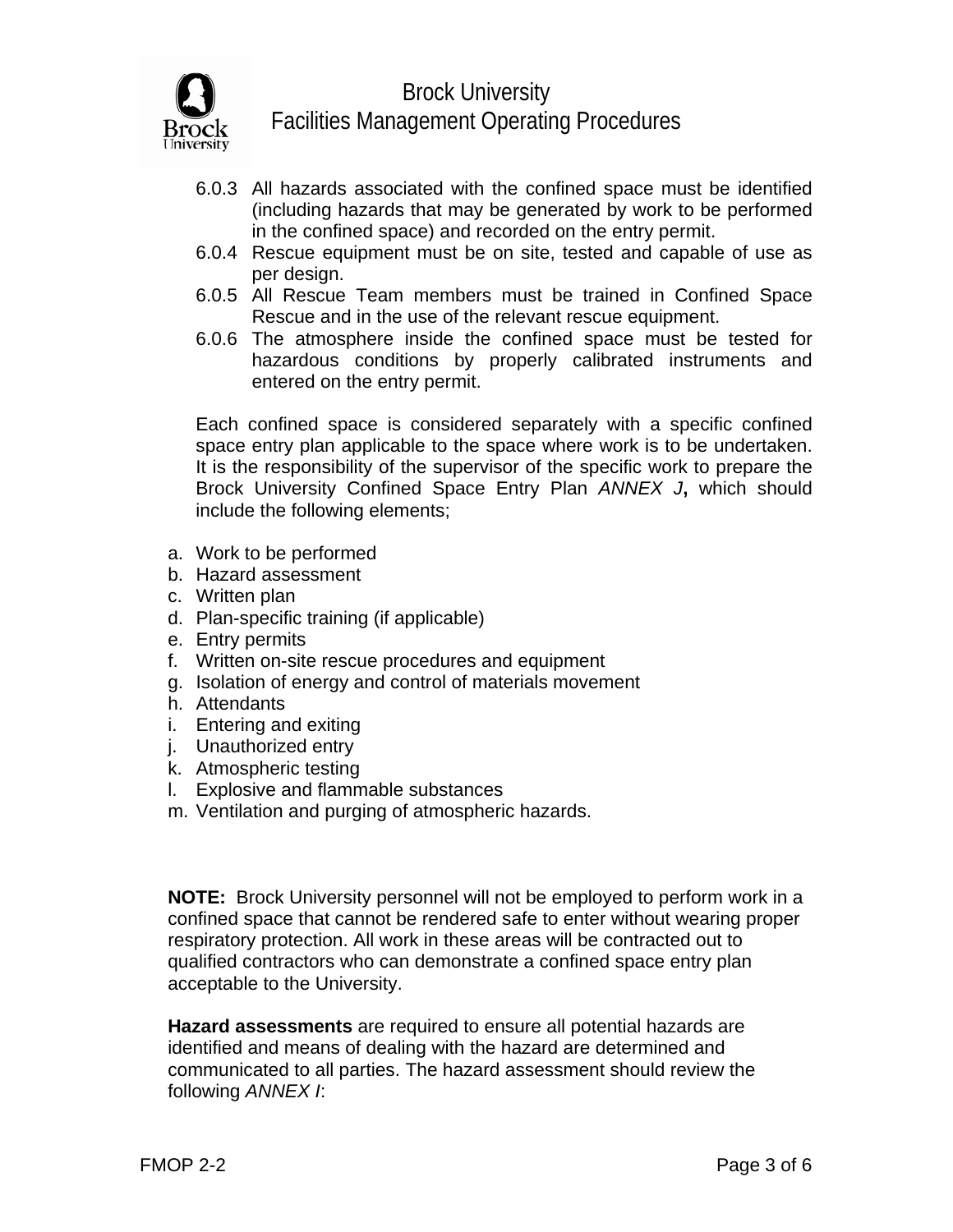

- a. Oxygen deficiency/oxygen enrichment
- b. Flammable, combustible or explosive agents
- c. Toxic air contaminants, smoke, fumes, and dusts and corresponding OELs
- d. Residual chemicals/materials
- e. Ignition hazards, including hot work, tools and other potential sources of ignition
- f. Chemical contact hazards, including acids, alkalis
- g. Physical hazards, including mechanical hazards, thermal stress, humidity, radiation, noise and vibration, working/walking surfaces, engulfing materials, physical obstacles, poor visibility
- h. Electrical hazards, including lines and cables, exposed terminals
- i. Traffic hazards, including pedestrian, mobile equipment
- j. Biological hazards, including animals and biological agents
- k. Other hazards related to the confined space, including piping/distribution systems, pressurizing fluids, any type of uncontrolled energy (water, liquid, vapour, electric, magnetic, gaseous, etc.), limited access and egress.

Entry permits must be completed for every confined space entry. The entry permit must be available to all parties involved in the confined space entry and be posted conspicuously at the site.

7.0 **Training.** All tradesmen are required to annually complete general confined space awareness training. Plan specific training will be provided to supervisors, those employees who may be required to work in a confined space or as an attendant and rescue personnel. Annual training as it applies to isolation of energy sources as per FMOP 2-1 Lockout / Tagout Procedures is also required. Records of attendance shall be kept.

### 8.0 **Definitions and Relevant Legislation.**

*"Atmospheric contaminants"* is meant to have a similar meaning to "airborne contaminants" with IDLH (immediately dangerous to life or health) levels when referring to airborne contaminants with acute toxicity. Both relate to overexposure that could interfere with a person's ability to escape unaided from a confined space.

### *"Atmospheric hazards"* means,

(a) accumulation of flammable, combustible or explosive agents,

(b) an oxygen content in the atmosphere that is less than 19.5 per cent or more than 23 per cent by volume, or

(c) the accumulation of atmospheric contaminants, including gases, vapours, fumes, dusts or mists, that could,

(i) result in acute health effects that pose an immediate threat to life, or

(ii) interfere with a person's ability to escape unaided from a confined space.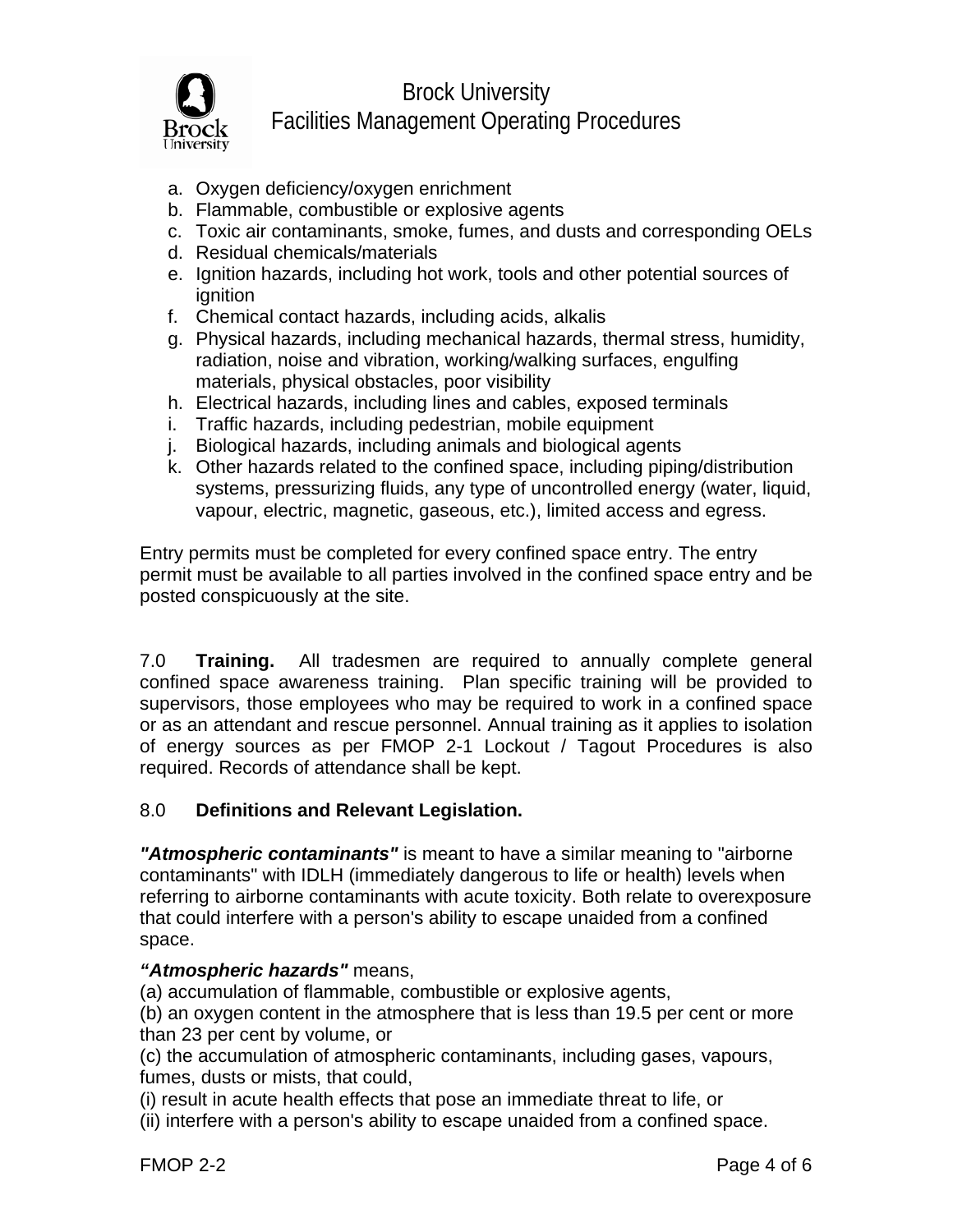

*"Cold work"* is work that cannot produce a source of ignition. Examples of cold work include valve adjustment and brush painting

*"Confined space"* means a fully or partially enclosed space,

(a) that is not both designed and constructed for continuous human occupancy, and

(b) in which atmospheric hazards may occur because of its construction, location or contents or because of work that is done in it."

#### *"Competent person"* means a person who,

(a) is qualified because of knowledge, training and experience to organize the work and its performance,

(b) is familiar with this Act and the regulations that apply to the work, and (c) has knowledge of any potential or actual danger to health or safety in the workplace;

*"Competent worker"*, in relation to specific work, means a worker who, (a) is qualified because of knowledge, training and experience to perform the work,

(b) is familiar with the [Occupational Health and Safety Act](http://www.e-laws.gov.on.ca/DBLaws/Statutes/English/90o01_e.htm) and with the provisions of the regulations that apply to the work, and

(c) has knowledge of all potential or actual danger to health or safety in the work

*"Flammable gas"* is a gas that is capable of being ignited and burned when mixed with the proper proportions of air, oxygen or other oxidizer.

*"Flammable liquid"* means a liquid with a flash point below 37.8 degrees Celsius and a vapour pressure not exceeding 275 kilopascals absolute at 37.8 degrees Celsius.

*"Hot work"* is work that could produce a source of ignition, such as a spark or open flame. Examples of hot work include welding, cutting, grinding and the use of non-explosion proof electrical equipment.

 *"Purging"* involves removing contaminants inside the confined space by displacement with air to achieve acceptable atmospheric levels. For example, if a confined space originally contained a toxic gas, air would be blown into the space to reduce the concentration of the toxic gas to below the appropriate atmospheric exposure level.

*"Ventilation"* means the continuous provision of fresh air into the confined space by mechanical means to maintain acceptable atmospheric levels. It must be continued while work is being carried out within the space, to maintain an acceptable oxygen concentration, to provide protection in case of accidental release of chemicals, to remove contaminants generated by the work performed, or to cool the enclosure.